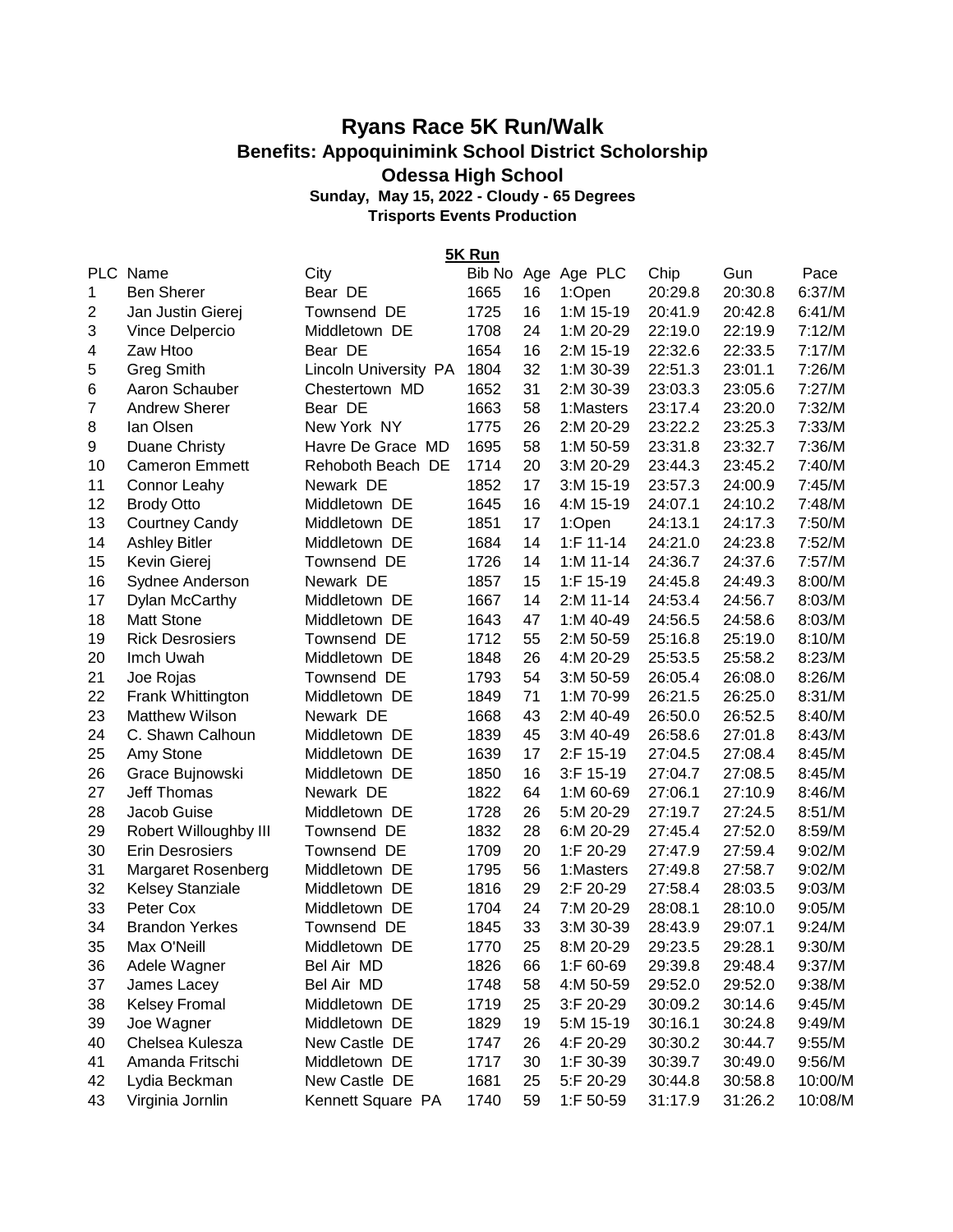| 44           | Shawn Elmer                | Townsend DE                  | 1713           | 24 | 9:M 20-29    | 31:30.5 | 31:31.5 | 10:10/M |
|--------------|----------------------------|------------------------------|----------------|----|--------------|---------|---------|---------|
| 45           | Chuck Lopatka              | New Windsor MD               | 1843           | 62 | 2:M 60-69    | 31:59.0 | 32:10.1 | 10:23/M |
| 46           | Karen Wrinn                | Middletown DE                | 1835           | 54 | 2:F 50-59    | 32:05.4 | 32:12.2 | 10:23/M |
| 47           | Samantha Wolff             | Townsend DE                  | 1834           | 30 | 2:F 30-39    | 32:09.0 | 32:15.9 | 10:25/M |
| 48           | Jennifer Logue             | Clayton DE                   | 1752           | 50 | 3:F 50-59    | 32:31.4 | 32:41.3 | 10:33/M |
| 49           | Danielle Sigvardson        | Newark DE                    | 1854           | 36 | 3:F 30-39    | 32:39.7 | 32:50.1 | 10:36/M |
| 50           | Carrie Reynolds            | Smyrna DE                    | 1841           | 51 | 4:F 50-59    | 32:58.2 | 33:12.8 | 10:43/M |
| 51           | Sara Somers                | Newark DE                    | 1811           | 28 | 6:F 20-29    | 33:15.7 | 33:26.2 | 10:47/M |
| 52           | <b>Kate Burris</b>         | Camden Wyoming DE 1693       |                | 13 | 2:F 11-14    | 33:24.1 | 33:34.1 | 10:50/M |
| 53           | <b>Hailey Stubblebine</b>  | Newark DE                    | 1819           | 12 | $3:$ F 11-14 | 33:24.1 | 33:34.0 | 10:50/M |
| 54           | <b>Kaelin Desrosiers</b>   | Townsend DE                  | 1710           | 15 | 4:F 15-19    | 33:59.0 | 34:10.4 | 11:01/M |
| 55           | Elma Souder                | Townsend DE                  | 1838           | 37 | 4:F 30-39    | 34:16.8 | 34:24.8 | 11:06/M |
| 56           | Don Zalenski               | Magnolia DE                  | 1836           | 76 | 2:M 70-99    | 34:45.0 | 34:49.2 | 11:14/M |
| 57           | Amy Stubblebine            | Newark DE                    | 1818           | 44 | 1:F 40-49    | 34:46.5 | 34:50.9 | 11:14/M |
| 58           | <b>Heather Cimo</b>        | Townsend DE                  | 1697           | 46 | 2:F 40-49    | 34:49.0 | 35:03.3 | 11:19/M |
| 59           | <b>Misty Solomon</b>       | Camden Wyoming DE 1809       |                | 39 | 5:F 30-39    | 35:23.7 | 35:47.5 | 11:33/M |
| 60           | Andrea Vanbuskirk          | Townsend DE                  | 1591           | 48 | 3:F 40-49    | 35:24.0 | 35:47.6 | 11:33/M |
| 61           | <b>Lily Burris</b>         | Townsend DE                  | 1694           | 11 | 4:F 11-14    | 35:51.9 | 35:54.4 | 11:35/M |
| 62           | <b>Madison Blanchfield</b> | Townsend DE                  | 1688           | 15 | 5:F 15-19    | 37:20.9 | 37:27.6 | 12:05/M |
| 63           | Paige Piascinski           | Townsend DE                  | 1788           | 16 | 6:F 15-19    | 37:21.3 | 37:27.6 | 12:05/M |
| 64           | <b>Taylor Flayhart</b>     | Townsend DE                  | 1716           | 16 | 7:F 15-19    | 37:25.8 | 37:31.8 | 12:06/M |
| 65           | <b>Bill Johnson</b>        | Townsend DE                  | 1737           | 69 | $3: M 60-69$ | 38:02.6 | 38:18.7 | 12:22/M |
| 66           | <b>Anette Schuetz</b>      | Middletown DE                | 1798           | 57 | 5:F 50-59    | 40:14.1 | 40:33.5 | 13:05/M |
| 67           | Carter Oday                | Middletown DE                | 1771           | 15 | 6:M 15-19    | 40:45.0 | 40:59.2 | 13:13/M |
| 68           | Nsima Uwah                 | Middletown DE                | 1847           | 24 | 10:M 20-29   | 40:49.4 | 40:54.6 | 13:12/M |
| 69           | Henry Sullivan             | Newark DE                    | 1856           | 12 | $3: M 11-14$ | 42:01.3 | 42:18.6 | 13:39/M |
| 70           | Michael Jackson            | Elkton MD                    | 1735           | 38 | 4:M 30-39    | 42:27.8 | 42:48.7 | 13:49/M |
| 71           | Michael Jackson Jr         | Elkton MD                    | 1736           | 8  | $1: M$ 0-10  | 42:31.4 | 42:48.8 | 13:49/M |
| 72           | <b>Tamara Walker</b>       | Newark DE                    | 1588           | 49 | 4:F 40-49    | 43:01.7 | 43:22.0 | 13:59/M |
| 73           | <b>Charles Matthews</b>    | Camden Wyoming DE            | 1763           | 74 | 3:M 70-99    | 43:59.8 | 44:05.4 | 14:13/M |
| 74           | <b>Larry Price</b>         | Middletown DE                | 1631           | 79 | 4:M 70-99    | 44:25.5 | 44:32.2 | 14:22/M |
| 75           | Sophie Crain               | Wilmington DE                | 1706           | 14 | 5:F 11-14    | 44:46.3 | 45:03.9 | 14:32/M |
| 76           | <b>Tara Yerkes</b>         | Newark DE                    | 1846           | 33 | 6:F 30-39    | 44:51.8 | 45:02.0 | 14:32/M |
| 77           | Nancy Crain                | Wilmington DE                | 1705           | 56 | 6:F 50-59    | 44:53.6 | 45:12.0 | 14:35/M |
| 78           | <b>Brice Yerkes</b>        | Newark DE                    | 1844           | 5  | 2:M 0-10     | 44:56.0 | 45:02.9 | 14:32/M |
| 79           | Kaylinn Jackson            | Elkton MD                    | 1734           | 10 | $1:F$ 0-10   | 45:46.2 | 46:07.1 | 14:53/M |
| 80           | Lara Krygier               | Elkton MD                    | 1746           | 34 | 7:F 30-39    | 45:46.7 | 46:07.0 | 14:53/M |
| 81           | Louis Blanchard            | Claymont DE                  | 1687           | 27 | 11:M 20-29   | 46:24.5 | 46:41.0 | 15:04/M |
| 82           | Cameron Gaunt              | Middletown DE                | 1721           | 11 | 4:M 11-14    | 46:59.7 | 47:08.9 | 15:13/M |
| 83           | Lisa Desrosiers            | Townsend DE                  | 1711           | 51 | 7:F 50-59    | 48:35.9 | 48:55.0 | 15:47/M |
| 84           | Cassidy Pulliam            | North East MD                | 1842           | 13 | 6:F 11-14    | 57:27.0 | 57:42.5 | 18:37/M |
| 85           | Michelle Smith             | <b>Lincoln University PA</b> | 1805           | 32 | 8:F 30-39    | 57:33.8 | 58:09.9 | 18:46/M |
| 86           | Cara Cimo                  | Townsend DE                  | 1696           | 15 | 8:F 15-19    | 59:22.4 | 59:54.7 | 19:20/M |
|              |                            |                              | <b>5K WALK</b> |    |              |         |         |         |
|              | PLC Name                   | City                         | Bib No         |    | Age Age PLC  | Chip    | Gun     | Pace    |
| $\mathbf{1}$ | <b>Taylor Wolf</b>         | Townsend DE                  | 1833           | 20 | 1:Wlk        | 40:02.8 | 40:25.6 | 13:02/M |
| 2            | Aidan Shubbar              | Townsend DE                  | 1799           | 16 | 1:Wlk        | 40:08.8 | 40:24.6 | 13:02/M |
| 3            | Tom Molin                  | Townsend DE                  | 1767           | 70 | 2:Wlk        | 40:38.6 | 40:49.4 | 13:10/M |
| 4            | Rafael Pagan               | Newark DE                    | 1776           | 59 | 3:Wlk        | 40:57.3 | 41:22.1 | 13:21/M |
| 5            | Rachel Wagner              | Townsend DE                  | 1830           | 26 | 2:Wlk        | 41:52.9 | 42:05.6 | 13:35/M |
| 6            | Kylie Nicholson            | Townsend DE                  | 1769           | 25 | 3:Wlk        | 41:53.2 | 42:06.4 | 13:35/M |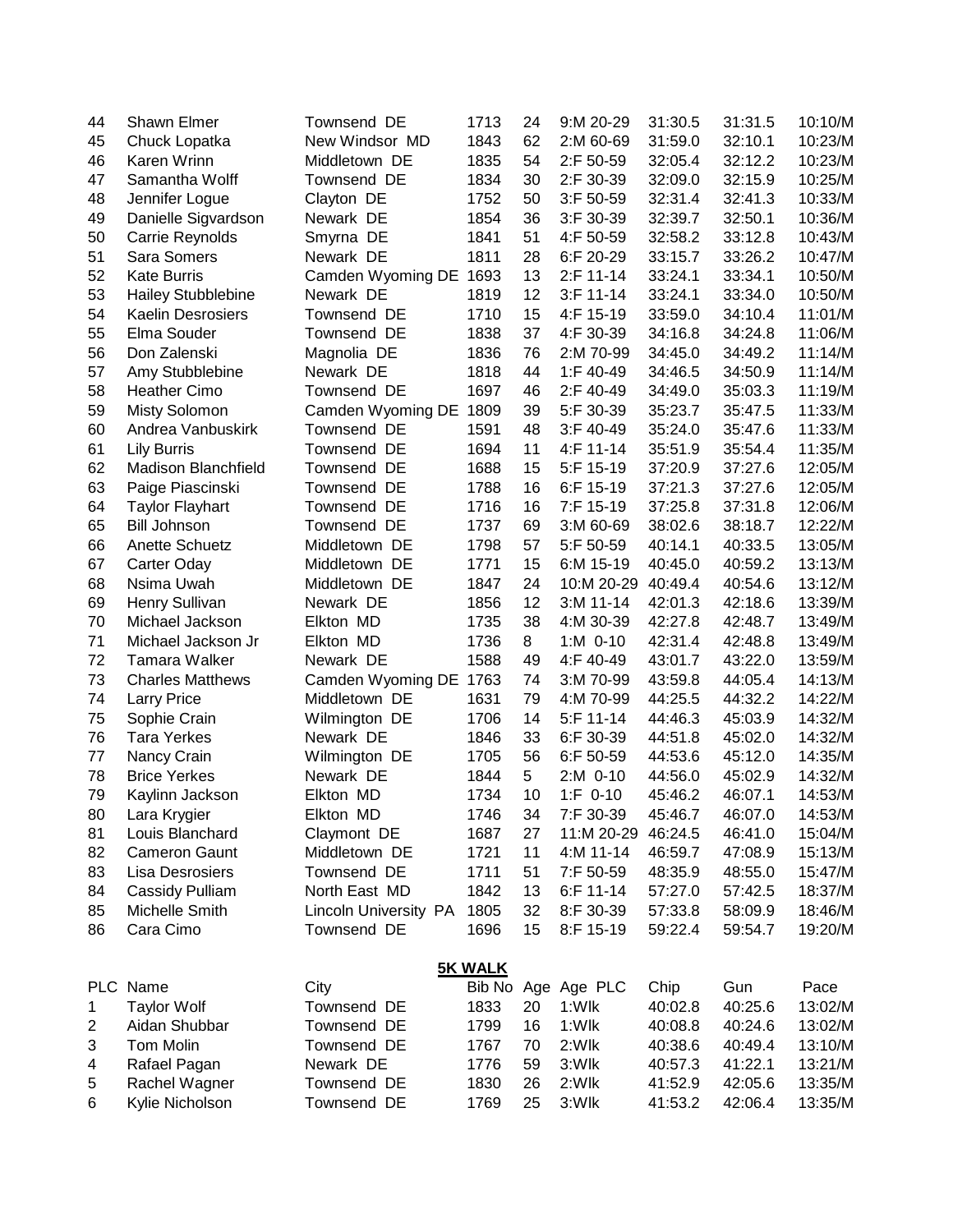| $\overline{7}$ | <b>Karen Riley</b>     | Townsend DE            | 1791 | 54 | 4:Wlk       | 41:54.6 | 42:06.8 | 13:35/M |
|----------------|------------------------|------------------------|------|----|-------------|---------|---------|---------|
| 8              | <b>Robert Sullivan</b> | Newark DE              | 1855 | 42 | 4:Wlk       | 42:01.3 | 42:18.5 | 13:39/M |
| 9              | Alan Firlein           | Rock Hall MD           | 1715 | 83 | 5:Wlk       | 42:29.5 | 42:33.8 | 13:44/M |
| 10             | Evan Oday              | Middletown DE          | 1772 | 13 | 1:M 1-99    | 42:31.8 | 42:45.9 | 13:48/M |
| 11             | <b>Terry Thomas</b>    | Newark DE              | 1823 | 54 | 5:Wlk       | 42:43.8 | 42:58.2 | 13:52/M |
| 12             | Chris Viera            | Townsend DE            | 1552 | 29 | 2:M 1-99    | 44:21.5 | 44:41.7 | 14:25/M |
| 13             | Nancy Coale            | Newark DE              | 1698 | 52 | 1:F 1-99    | 45:27.9 | 45:42.9 | 14:45/M |
| 14             | Alicia Rojas           | Camden Wyoming DE 1792 |      | 29 | 2:F 1-99    | 45:36.5 | 45:44.3 | 14:45/M |
| 15             | Sheryl Rojas           | Townsend DE            | 1794 | 59 | 3:F 1-99    | 45:37.2 | 45:44.7 | 14:45/M |
| 16             | Steve Blanchfield      | Townsend DE            | 1689 | 53 | $3: M$ 1-99 | 45:44.4 | 46:13.3 | 14:55/M |
| 17             | <b>Linda Somers</b>    | Newark DE              | 1810 | 56 | 4:F 1-99    | 45:46.2 | 46:20.6 | 14:57/M |
| 18             | Sherri Fromal          | Middletown DE          | 1720 | 57 | $5:F$ 1-99  | 46:24.2 | 46:41.1 | 15:04/M |
| 19             | Larry Black            | Middletown DE          | 1686 | 40 | 4:M 1-99    | 46:25.0 | 46:57.9 | 15:09/M |
| 20             | Aleena Karamali        | Middletown DE          | 1743 | 29 | 6:F 1-99    | 46:25.4 | 46:56.7 | 15:09/M |
| 21             | Carol Beth Lambert     | Seaford DE             | 1749 | 69 | 7:F 1-99    | 47:39.5 | 47:47.4 | 15:25/M |
| 22             | Jolene Pham            | Townsend DE            | 1787 | 16 | 8:F 1-99    | 47:53.7 | 48:09.2 | 15:32/M |
| 23             | Ethan Lutz             | Townsend DE            | 1753 | 16 | 5:M 1-99    | 47:57.4 | 48:13.7 | 15:33/M |
| 24             | <b>Efiong Uwah</b>     | Middletown DE          | 1578 | 29 | 6:M 1-99    | 48:01.4 | 48:13.8 | 15:33/M |
| 25             | Zachary Shubbar        | Townsend DE            | 1803 | 18 | 7:M 1-99    | 48:03.8 | 48:19.8 | 15:35/M |
| 26             | Kathleen Ho            | Townsend DE            | 1732 | 29 | 9:F 1-99    | 48:07.6 | 48:22.5 | 15:36/M |
| 27             | Stephanie Oday         | Middletown DE          | 1774 | 45 | 10:F 1-99   | 48:15.4 | 48:28.6 | 15:38/M |
| 28             | <b>Matthew Oday</b>    | Middletown DE          | 1773 | 47 | 8:M 1-99    | 48:16.4 | 48:28.5 | 15:38/M |
| 29             | Krishna Patel          | Townsend DE            | 1785 | 15 | 11:F 1-99   | 48:19.1 | 48:28.2 | 15:38/M |
| 30             | <b>Binta Patel</b>     | Townsend DE            | 1784 | 44 | 12:F 1-99   | 48:19.3 | 48:28.4 | 15:38/M |
| 31             | <b>Kristine Gaunt</b>  | Middletown DE          | 1723 | 65 | 13:F 1-99   | 49:35.2 | 50:23.9 | 16:15/M |
| 32             | Kirstin Stainback      | Middletown DE          | 1812 | 31 | 14:F 1-99   | 50:33.0 | 50:52.3 | 16:25/M |
| 33             | Sean Stainback         | Middletown DE          | 1814 | 31 | 9:M 1-99    | 50:33.6 | 50:52.9 | 16:25/M |
| 34             | Michael Smulski        | Townsend DE            | 1807 | 54 | 10:M 1-99   | 51:08.5 | 51:27.0 | 16:36/M |
| 35             | <b>Tracy Smulski</b>   | Townsend DE            | 1808 | 58 | 15:F 1-99   | 51:08.8 | 51:26.8 | 16:36/M |
| 36             | Amy Tran               | Middletown DE          | 1824 | 26 | 16:F 1-99   | 51:14.9 | 51:31.5 | 16:37/M |
| 37             | <b>Cathy Pettee</b>    | Dover DE               | 1786 | 63 | 17:F 1-99   | 51:35.7 | 52:03.2 | 16:48/M |
| 38             | Audrey Pessu-Uwah      | Middletown DE          | 1369 | 58 | 18:F 1-99   | 52:36.0 | 52:59.9 | 17:06/M |
| 39             | Noah Sullivan          | Newark DE              | 1853 | 9  | 11:M 1-99   | 52:53.5 | 53:06.4 | 17:08/M |
| 40             | Shauna Sullivan        | Newark DE              | 1584 | 44 | 19:F 1-99   | 52:53.7 | 53:06.8 | 17:08/M |
| 41             | Alexandra Bucci        | Townsend DE            | 1163 | 25 | 20:F 1-99   | 52:59.4 | 53:13.1 | 17:10/M |
| 42             | Keith Taylor           | Middletown DE          | 1820 | 54 | 12:M 1-99   | 53:09.6 | 53:28.3 | 17:15/M |
| 43             | Julie Wilson           | Newark DE              | 1275 | 42 | 21:F 1-99   | 53:10.9 | 53:25.5 | 17:14/M |
| 44             | Donald Joseph Forbes   | Wilmington DE          | 1583 | 53 | 13:M 1-99   | 53:26.6 | 53:54.2 | 17:23/M |
| 45             | James Rowley           | Townsend DE            | 1796 | 51 | 14:M 1-99   | 53:28.1 | 53:28.1 | 17:15/M |
| 46             | Chase Conway           | Middletown DE          | 1702 | 15 | 15:M 1-99   | 53:58.1 | 54:32.0 | 17:36/M |
| 47             | Zac Mays               |                        | 1764 | 28 | 16:M 1-99   | 54:03.3 | 54:32.5 | 17:36/M |
| 48             | Jim Guise              | Middletown DE          | 1729 | 57 | 17:M 1-99   | 56:44.4 | 57:09.3 | 18:26/M |
|                |                        | Middletown DE          |      | 62 |             |         |         |         |
| 49             | Lynn Guise             |                        | 1730 | 49 | 22:F 1-99   | 56:44.4 | 57:09.3 | 18:26/M |
| 50             | Skye Pardini           | Middletown DE          | 1778 |    | 23:F 1-99   | 57:09.5 | 57:46.6 | 18:38/M |
| 51             | Tom Pardini            | Middletown DE          | 1779 | 46 | 18:M 1-99   | 57:09.7 | 57:46.3 | 18:38/M |
| 52             | <b>Bill Lytle</b>      | Peoria AZ              | 1759 | 62 | 19:M 1-99   | 57:33.8 | 58:09.9 | 18:46/M |
| 53             | Amanda Froelich-Smith  | Middletown DE          | 1718 | 29 | 24:F 1-99   | 57:40.1 | 58:07.2 | 18:45/M |
| 54             | <b>Tyler Smith</b>     | Middletown DE          | 1806 | 29 | 20:M 1-99   | 57:42.0 | 58:09.3 | 18:46/M |
| 55             | Kim Lopathka           | New Market MD          | 1333 | 60 | 25:F 1-99   | 57:49.8 | 58:26.0 | 18:51/M |
| 56             | Ryan Bricker           | Townsend DE            | 1691 | 29 | 21:M 1-99   | 57:58.5 | 58:06.6 | 18:45/M |
| 57             | Jameson Parker         | Middletown DE          | 1782 | 37 | 22:M 1-99   | 57:58.7 | 58:28.3 | 18:52/M |
| 58             | <b>Casey Marker</b>    | Townsend DE            | 1761 | 26 | 26:F 1-99   | 58:01.7 | 58:23.4 | 18:50/M |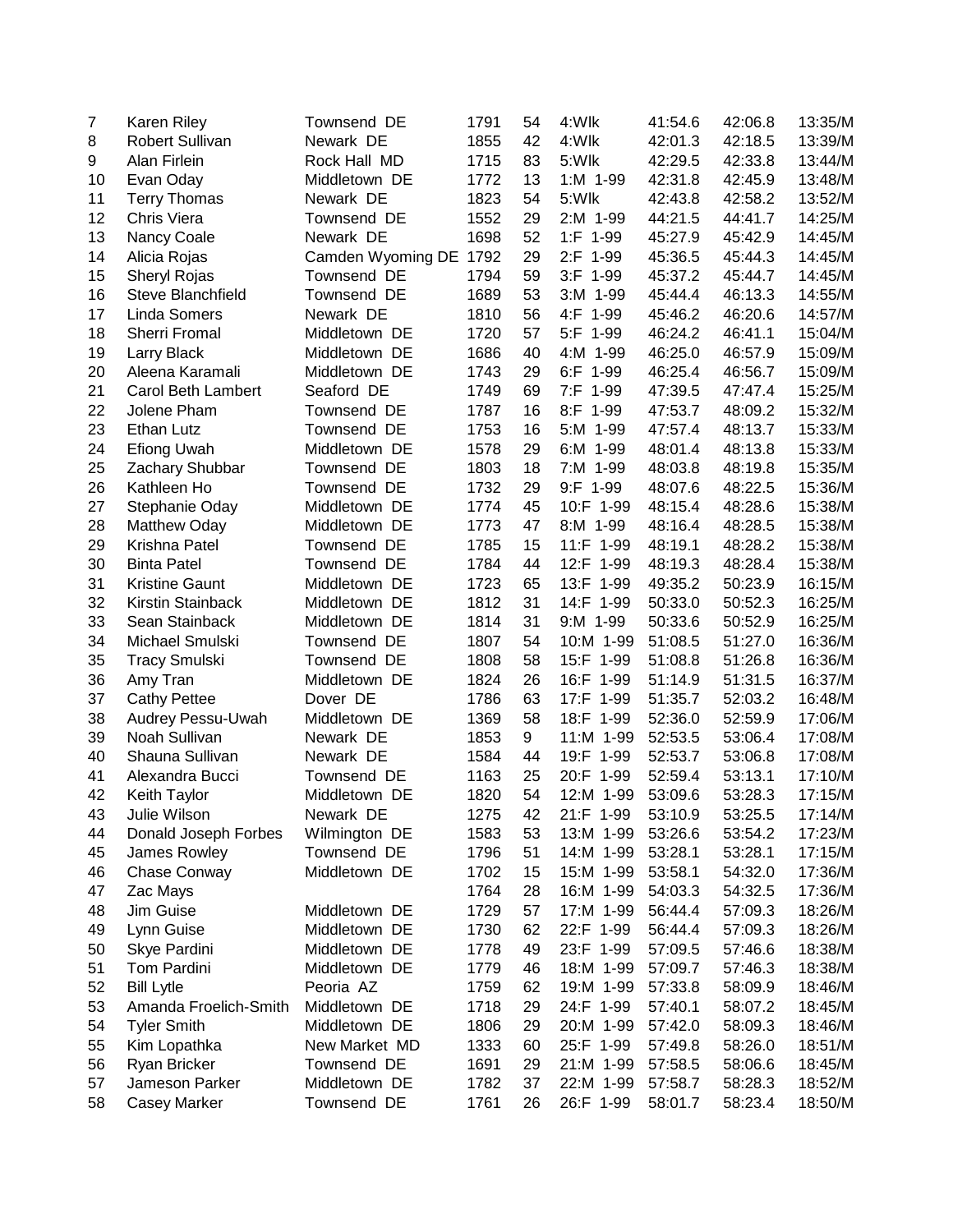| 59 | Adrienne Mancuso        | Townsend DE    | 1760 | 26 | 27:F 1-99 | 58:02.2   | 58:23.8                     | 18:50/M |
|----|-------------------------|----------------|------|----|-----------|-----------|-----------------------------|---------|
| 60 | Chuck Wagner            | Wilmington DE  | 1828 | 70 | 23:M 1-99 | 58:12.1   | 58:38.8                     | 18:55/M |
| 61 | <b>Tracy Calhoun</b>    | Middletown DE  | 1840 | 43 | 28:F 1-99 | 58:26.7   | 58:58.5                     | 19:01/M |
| 62 | Logan Conway            | Middletown DE  | 1703 | 12 | 24:M 1-99 | 58:39.2   | 59:12.9                     | 19:06/M |
| 63 | <b>Ashley Conway</b>    | Middletown DE  | 1701 | 43 | 29:F 1-99 | 58:39.9   | 59:13.0                     | 19:06/M |
| 64 | Dave Burris             | Newark DE      | 1692 | 47 | 25:M 1-99 | 58:39.9   | 59:12.8                     | 19:06/M |
| 65 | Susan Taylor            | Middletown DE  | 1821 | 52 | 30:F 1-99 | 58:42.1   | 59:00.3                     | 19:02/M |
| 66 | Nicholas Lutz           | Townsend DE    | 1756 | 11 | 26:M 1-99 | 58:49.0   | 59:12.5                     | 19:06/M |
| 67 | <b>Nathan Lutz</b>      | Townsend DE    | 1755 | 11 | 27:M 1-99 | 58:52.4   | 59:12.0                     | 19:06/M |
| 68 | Aiden Connors           | Newark DE      | 1582 | 8  | 28:M 1-99 | 59:14.3   | 59:44.3                     | 19:16/M |
| 69 | <b>Mike Connors</b>     | Middletown DE  | 1700 | 41 | 29:M 1-99 | 59:15.7   | 59:44.7                     | 19:16/M |
| 70 | Layla Shubbar           | Townsend DE    | 1802 | 17 | 31:F 1-99 | 59:20.5   | 59:44.6                     | 19:16/M |
| 71 | Jennifer Andes          | Townsend DE    | 1678 | 15 | 32:F 1-99 | 59:28.0   | 59:54.5                     | 19:20/M |
| 72 | Karmen Isbert           | Townsend DE    | 1733 | 16 | 33:F 1-99 | 59:29.0   | 59:44.6                     | 19:16/M |
| 73 | Edwok Uwah              | Upper Darby PA | 1573 | 65 | 30:M 1-99 | 59:39.7   | 59:53.2                     | 19:19/M |
| 74 | <b>Shannon Lutz</b>     | Townsend DE    | 1758 | 19 | 34:F 1-99 | 59:44.8   | 1:00:05.5                   | 19:23/M |
| 75 | <b>Trae Lewis</b>       | Townsend DE    | 1750 | 19 | 31:M 1-99 | 59:46.2   | 1:00:05.4                   | 19:23/M |
| 76 | Angela Alexander        | Middletown DE  | 1676 | 50 | 35:F 1-99 | 59:59.9   | 1:00:34.4 19:32/M           |         |
| 77 | <b>Taylor McDowell</b>  | Townsend DE    | 1206 | 26 | 36:F 1-99 | 1:00:00.7 | 1:00:35.4 19:33/M           |         |
| 78 | Matt Alexander          | Middletown DE  | 1677 | 25 | 32:M 1-99 | 1:00:00.8 | 1:00:34.4                   | 19:32/M |
| 79 | Katie McDowell          | Middletown DE  | 1765 | 24 | 37:F 1-99 | 1:00:01.3 | 1:00:35.4                   | 19:33/M |
| 80 | <b>Hilary Lutz</b>      | Townsend DE    | 1754 | 49 | 38:F 1-99 |           | 1:00:06.4 1:00:30.6 19:31/M |         |
| 81 | Jennifer Shubbar        | Townsend DE    | 1801 | 48 | 39:F 1-99 | 1:00:07.0 | 1:00:30.7 19:31/M           |         |
| 82 | Sean Lutz               | Townsend DE    | 1757 | 50 | 33:M 1-99 | 1:00:08.0 | 1:00:31.0                   | 19:31/M |
| 83 | Jennifer Andes          | Townsend DE    | 1679 | 50 | 40:F 1-99 | 1:00:08.9 | 1:00:41.3                   | 19:35/M |
| 84 | Abby Joy                | Middletown DE  | 1741 | 41 | 41:F 1-99 |           | 1:00:11.3 1:00:41.8 19:35/M |         |
| 85 | Sarah Llewellyn         | Middletown DE  | 1751 | 37 | 42:F 1-99 |           | 1:00:13.3 1:00:42.0         | 19:35/M |
| 86 | <b>Stacy Wagner</b>     | Middletown DE  | 1831 | 53 | 43:F 1-99 | 1:01:11.4 | 1:02:01.5 20:00/M           |         |
| 87 | Caitlyn Wagner          | Middletown DE  | 1827 | 32 | 44:F 1-99 | 1:01:14.4 | 1:02:01.5 20:01/M           |         |
| 88 | <b>Suzanne McDowell</b> | Middletown DE  | 1766 | 55 | 45:F 1-99 | 1:01:35.5 | 1:02:10.4 20:03/M           |         |
| 89 | Rhonda Keeble           | Warminster PA  | 1744 | 67 | 46:F 1-99 | 1:01:37.6 | 1:02:10.8 20:04/M           |         |
| 90 | Daina Parker            | Middletown DE  | 1781 | 41 | 47:F 1-99 | 1:01:53.2 | 1:02:22.8 20:07/M           |         |
| 91 | Jennifer Connors        | Middletown DE  | 1699 | 40 | 48:F 1-99 |           | 1:01:53.5 1:02:23.2 20:07/M |         |

## **Age Group Results**

## **Female Open Champion**

|                                | PLC Name           | City          | Age | O'All Chip    | Gun     | Pace    |  |  |  |
|--------------------------------|--------------------|---------------|-----|---------------|---------|---------|--|--|--|
| 1.                             | Courtney Candy     | Middletown DE | 17  | 24:13.1<br>13 | 24:17.3 | 7:50/M  |  |  |  |
| <b>Female Masters Champion</b> |                    |               |     |               |         |         |  |  |  |
|                                |                    |               |     |               |         |         |  |  |  |
|                                | PLC Name           | City          | Age | O'All Chip    | Gun     | Pace    |  |  |  |
| 1                              | Margaret Rosenberg | Middletown DE | 56  | 27:49.8<br>31 | 27:58.7 | 9:02/M  |  |  |  |
| <b>Female 10 and Under</b>     |                    |               |     |               |         |         |  |  |  |
|                                | PLC Name           | City          | Age | O'All Chip    | Gun     | Pace    |  |  |  |
| 1                              | Kaylinn Jackson    | Elkton MD     | 10  | 79<br>45:46.2 | 46:07.1 | 14:53/M |  |  |  |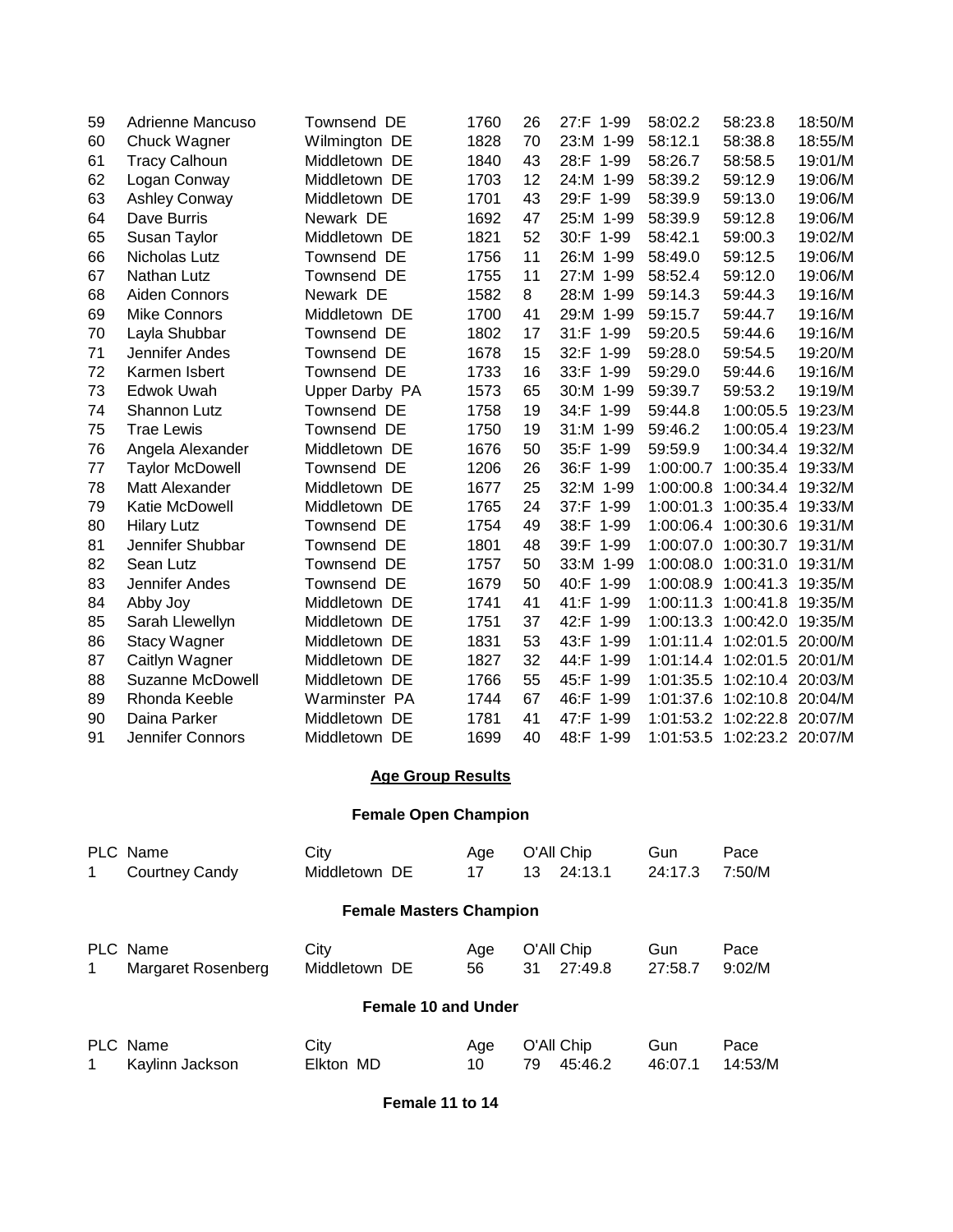| 1<br>2<br>3<br>4<br>5<br>6                                              | PLC Name<br><b>Ashley Bitler</b><br><b>Kate Burris</b><br><b>Hailey Stubblebine</b><br><b>Lily Burris</b><br>Sophie Crain<br>Cassidy Pulliam                                     | City<br>Middletown DE<br>Camden Wyoming DE 13<br>Newark DE<br>Townsend DE<br>Wilmington DE<br>North East MD                                    | Age<br>14<br>12<br>11<br>14<br>13                   | 14<br>52<br>53<br>61<br>75<br>84             | O'All Chip<br>24:21.0<br>33:24.1<br>33:24.1<br>35:51.9<br>44:46.3<br>57:27.0                       | Gun<br>24:23.8<br>33:34.1<br>33:34.0<br>35:54.4<br>45:03.9<br>57:42.5                       | Pace<br>7:52/M<br>10:50/M<br>10:50/M<br>11:35/M<br>14:32/M<br>18:37/M                       |
|-------------------------------------------------------------------------|----------------------------------------------------------------------------------------------------------------------------------------------------------------------------------|------------------------------------------------------------------------------------------------------------------------------------------------|-----------------------------------------------------|----------------------------------------------|----------------------------------------------------------------------------------------------------|---------------------------------------------------------------------------------------------|---------------------------------------------------------------------------------------------|
|                                                                         |                                                                                                                                                                                  | Female 15 to 19                                                                                                                                |                                                     |                                              |                                                                                                    |                                                                                             |                                                                                             |
| 1<br>$\overline{2}$<br>3<br>4<br>5<br>6<br>7<br>8                       | PLC Name<br>Sydnee Anderson<br>Amy Stone<br>Grace Bujnowski<br><b>Kaelin Desrosiers</b><br><b>Madison Blanchfield</b><br>Paige Piascinski<br><b>Taylor Flayhart</b><br>Cara Cimo | City<br>Newark DE<br>Middletown DE<br>Middletown DE<br>Townsend DE<br>Townsend DE<br>Townsend DE<br>Townsend DE<br>Townsend DE                 | Age<br>15<br>17<br>16<br>15<br>15<br>16<br>16<br>15 | 16<br>25<br>26<br>54<br>62<br>63<br>64<br>86 | O'All Chip<br>24:45.8<br>27:04.5<br>27:04.7<br>33:59.0<br>37:20.9<br>37:21.3<br>37:25.8<br>59:22.4 | Gun<br>24:49.3<br>27:08.4<br>27:08.5<br>34:10.4<br>37:27.6<br>37:27.6<br>37:31.8<br>59:54.7 | Pace<br>8:00/M<br>8:45/M<br>8:45/M<br>11:01/M<br>12:05/M<br>12:05/M<br>12:06/M<br>19:20/M   |
|                                                                         |                                                                                                                                                                                  | Female 20 to 29                                                                                                                                |                                                     |                                              |                                                                                                    |                                                                                             |                                                                                             |
| $\mathbf 1$<br>$\overline{2}$<br>3<br>$\overline{\mathbf{4}}$<br>5<br>6 | PLC Name<br><b>Erin Desrosiers</b><br><b>Kelsey Stanziale</b><br><b>Kelsey Fromal</b><br>Chelsea Kulesza<br>Lydia Beckman<br>Sara Somers                                         | City<br>Townsend DE<br>Middletown DE<br>Middletown DE<br>New Castle DE<br>New Castle DE<br>Newark DE                                           | Age<br>20<br>29<br>25<br>26<br>25<br>28             | 30<br>32<br>38<br>40<br>42<br>51             | O'All Chip<br>27:47.9<br>27:58.4<br>30:09.2<br>30:30.2<br>30:44.8<br>33:15.7                       | Gun<br>27:59.4<br>28:03.5<br>30:14.6<br>30:44.7<br>30:58.8<br>33:26.2                       | Pace<br>9:02/M<br>9:03/M<br>9:45/M<br>9:55/M<br>10:00/M<br>10:47/M                          |
|                                                                         |                                                                                                                                                                                  | Female 30 to 39                                                                                                                                |                                                     |                                              |                                                                                                    |                                                                                             |                                                                                             |
| 1<br>2<br>3<br>4<br>5<br>6<br>7<br>8                                    | PLC Name<br>Amanda Fritschi<br>Samantha Wolff<br>Danielle Sigvardson<br>Elma Souder<br><b>Misty Solomon</b><br><b>Tara Yerkes</b><br>Lara Krygier<br>Michelle Smith              | City<br>Middletown DE<br>Townsend DE<br>Newark DE<br>Townsend DE<br>Camden Wyoming DE 39<br>Newark DE<br>Elkton MD<br>Lincoln University PA 32 | Age<br>30<br>30<br>36<br>37<br>33<br>34             | 41<br>47<br>49<br>55<br>59<br>76<br>80<br>85 | O'All Chip<br>30:39.7<br>32:09.0<br>32:39.7<br>34:16.8<br>35:23.7<br>44:51.8<br>45:46.7<br>57:33.8 | Gun<br>30:49.0<br>32:15.9<br>32:50.1<br>34:24.8<br>35:47.5<br>45:02.0<br>46:07.0<br>58:09.9 | Pace<br>9:56/M<br>10:25/M<br>10:36/M<br>11:06/M<br>11:33/M<br>14:32/M<br>14:53/M<br>18:46/M |
|                                                                         |                                                                                                                                                                                  | Female 40 to 49                                                                                                                                |                                                     |                                              |                                                                                                    |                                                                                             |                                                                                             |
| 1<br>$\overline{2}$<br>3<br>4                                           | PLC Name<br>Amy Stubblebine<br><b>Heather Cimo</b><br>Andrea Vanbuskirk<br><b>Tamara Walker</b>                                                                                  | City<br>Newark DE<br>Townsend DE<br>Townsend DE<br>Newark DE                                                                                   | Age<br>44<br>46<br>48<br>49                         | 57<br>58<br>60<br>72                         | O'All Chip<br>34:46.5<br>34:49.0<br>35:24.0<br>43:01.7                                             | Gun<br>34:50.9<br>35:03.3<br>35:47.6<br>43:22.0                                             | Pace<br>11:14/M<br>11:19/M<br>11:33/M<br>13:59/M                                            |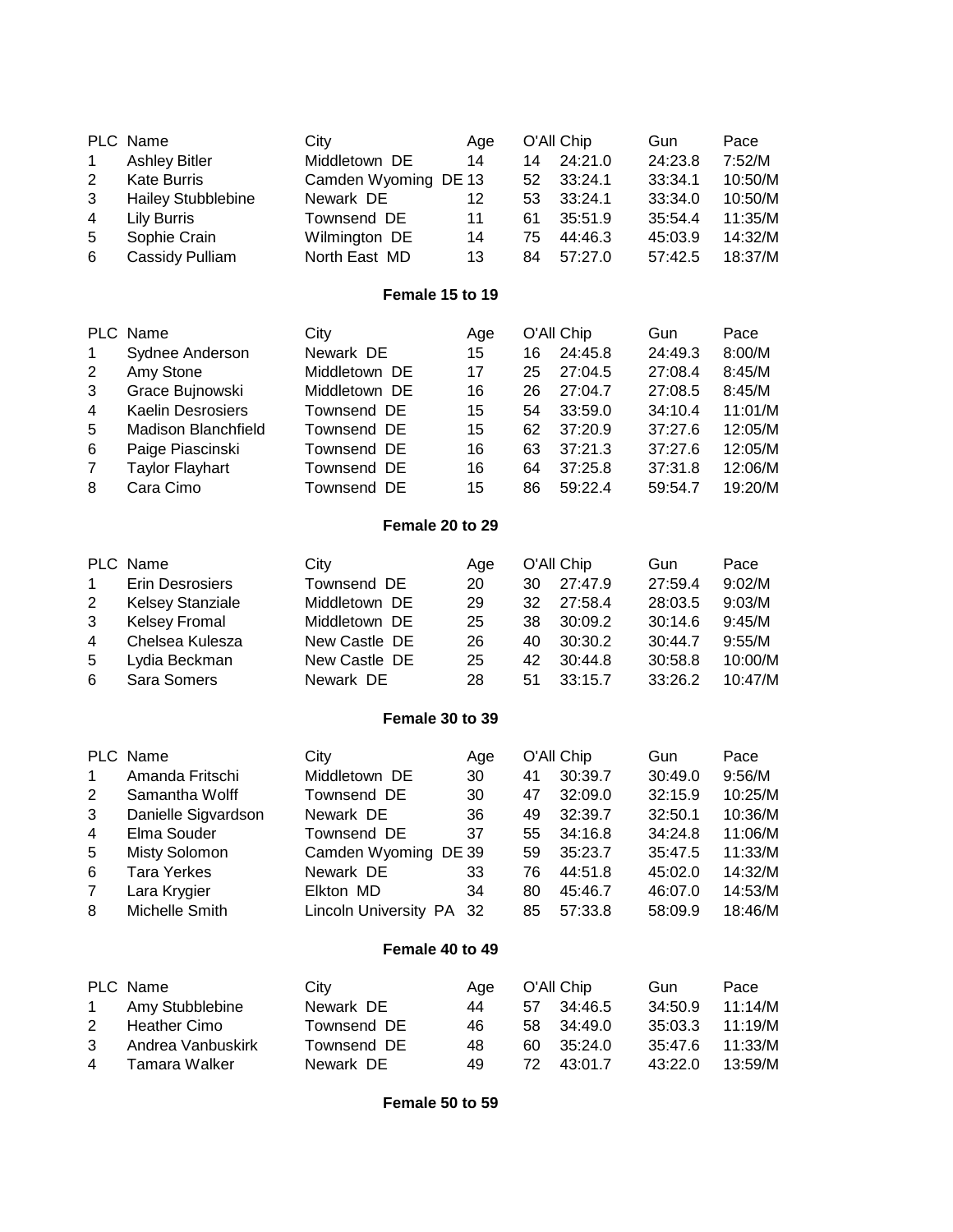| 1<br>2<br>3<br>4<br>5<br>6<br>$\overline{7}$ | PLC Name<br>Virginia Jornlin<br>Karen Wrinn<br>Jennifer Logue<br>Carrie Reynolds<br><b>Anette Schuetz</b><br>Nancy Crain<br>Lisa Desrosiers | City<br>Kennett Square PA<br>Middletown DE<br>Clayton DE<br>Smyrna DE<br>Middletown DE<br>Wilmington DE<br>Townsend DE | Age<br>59<br>54<br>50<br>51<br>57<br>56<br>51 | O'All Chip<br>43<br>31:17.9<br>32:05.4<br>46<br>48<br>32:31.4<br>50<br>32:58.2<br>66<br>40:14.1<br>77<br>44:53.6<br>83<br>48:35.9        | Gun<br>31:26.2<br>32:12.2<br>32:41.3<br>33:12.8<br>40:33.5<br>45:12.0<br>48:55.0 | Pace<br>10:08/M<br>10:23/M<br>10:33/M<br>10:43/M<br>13:05/M<br>14:35/M<br>15:47/M |  |  |
|----------------------------------------------|---------------------------------------------------------------------------------------------------------------------------------------------|------------------------------------------------------------------------------------------------------------------------|-----------------------------------------------|------------------------------------------------------------------------------------------------------------------------------------------|----------------------------------------------------------------------------------|-----------------------------------------------------------------------------------|--|--|
|                                              |                                                                                                                                             | Female 60 to 69                                                                                                        |                                               |                                                                                                                                          |                                                                                  |                                                                                   |  |  |
| 1                                            | PLC Name<br>Adele Wagner                                                                                                                    | City<br>Bel Air MD                                                                                                     | Age<br>66                                     | O'All Chip<br>29:39.8<br>36                                                                                                              | Gun<br>29:48.4                                                                   | Pace<br>9:37/M                                                                    |  |  |
|                                              |                                                                                                                                             | <b>Male Open Champion</b>                                                                                              |                                               |                                                                                                                                          |                                                                                  |                                                                                   |  |  |
| 1                                            | PLC Name<br><b>Ben Sherer</b>                                                                                                               | City<br>Bear DE                                                                                                        | Age<br>16                                     | O'All Chip<br>20:29.8<br>1                                                                                                               | Gun<br>20:30.8                                                                   | Pace<br>6:37/M                                                                    |  |  |
|                                              | <b>Male Masters Champion</b>                                                                                                                |                                                                                                                        |                                               |                                                                                                                                          |                                                                                  |                                                                                   |  |  |
| 1                                            | PLC Name<br><b>Andrew Sherer</b>                                                                                                            | City<br>Bear DE                                                                                                        | Age<br>58                                     | O'All Chip<br>23:17.4<br>7                                                                                                               | Gun<br>23:20.0                                                                   | Pace<br>7:32/M                                                                    |  |  |
|                                              |                                                                                                                                             | <b>Male 10 and Under</b>                                                                                               |                                               |                                                                                                                                          |                                                                                  |                                                                                   |  |  |
| 1<br>$\overline{2}$                          | PLC Name<br>Michael Jackson Jr<br><b>Brice Yerkes</b>                                                                                       | City<br>Elkton MD<br>Newark DE                                                                                         | Age<br>8<br>5                                 | O'All Chip<br>42:31.4<br>71<br>78<br>44:56.0                                                                                             | Gun<br>42:48.8<br>45:02.9                                                        | Pace<br>13:49/M<br>14:32/M                                                        |  |  |
|                                              |                                                                                                                                             | Male 11 to 14                                                                                                          |                                               |                                                                                                                                          |                                                                                  |                                                                                   |  |  |
| 1<br>2<br>3<br>4                             | PLC Name<br>Kevin Gierej<br>Dylan McCarthy<br>Henry Sullivan<br><b>Cameron Gaunt</b>                                                        | City<br>Townsend DE<br>Middletown DE<br>Newark DE<br>Middletown DE                                                     | Age<br>14<br>14<br>12<br>11                   | O'All Chip<br>15<br>24:36.7<br>17<br>24:53.4<br>69<br>42:01.3<br>82<br>46:59.7                                                           | Gun<br>24:37.6<br>24:56.7<br>42:18.6<br>47:08.9                                  | Pace<br>7:57/M<br>8:03/M<br>13:39/M<br>15:13/M                                    |  |  |
|                                              |                                                                                                                                             | Male 15 to 19                                                                                                          |                                               |                                                                                                                                          |                                                                                  |                                                                                   |  |  |
| $\mathbf{1}$<br>2<br>3<br>4<br>5<br>6        | PLC Name<br>Jan Justin Gierej<br>Zaw Htoo<br><b>Connor Leahy</b><br><b>Brody Otto</b><br>Joe Wagner<br>Carter Oday                          | City<br>Townsend DE<br>Bear DE<br>Newark DE<br>Middletown DE<br>Middletown DE<br>Middletown DE<br>Male 20 to 29        | Age<br>16<br>16<br>17<br>16<br>19<br>15       | O'All Chip<br>$\overline{2}$<br>20:41.9<br>$\overline{4}$<br>22:32.6<br>11<br>23:57.3<br>12<br>24:07.1<br>39<br>30:16.1<br>67<br>40:45.0 | Gun<br>20:42.8<br>22:33.5<br>24:00.9<br>24:10.2<br>30:24.8<br>40:59.2            | Pace<br>6:41/M<br>7:17/M<br>7:45/M<br>7:48/M<br>9:49/M<br>13:13/M                 |  |  |
|                                              | PLC Name                                                                                                                                    | City                                                                                                                   | Age                                           | O'All Chip                                                                                                                               | Gun                                                                              | Pace                                                                              |  |  |
|                                              |                                                                                                                                             |                                                                                                                        |                                               |                                                                                                                                          |                                                                                  |                                                                                   |  |  |